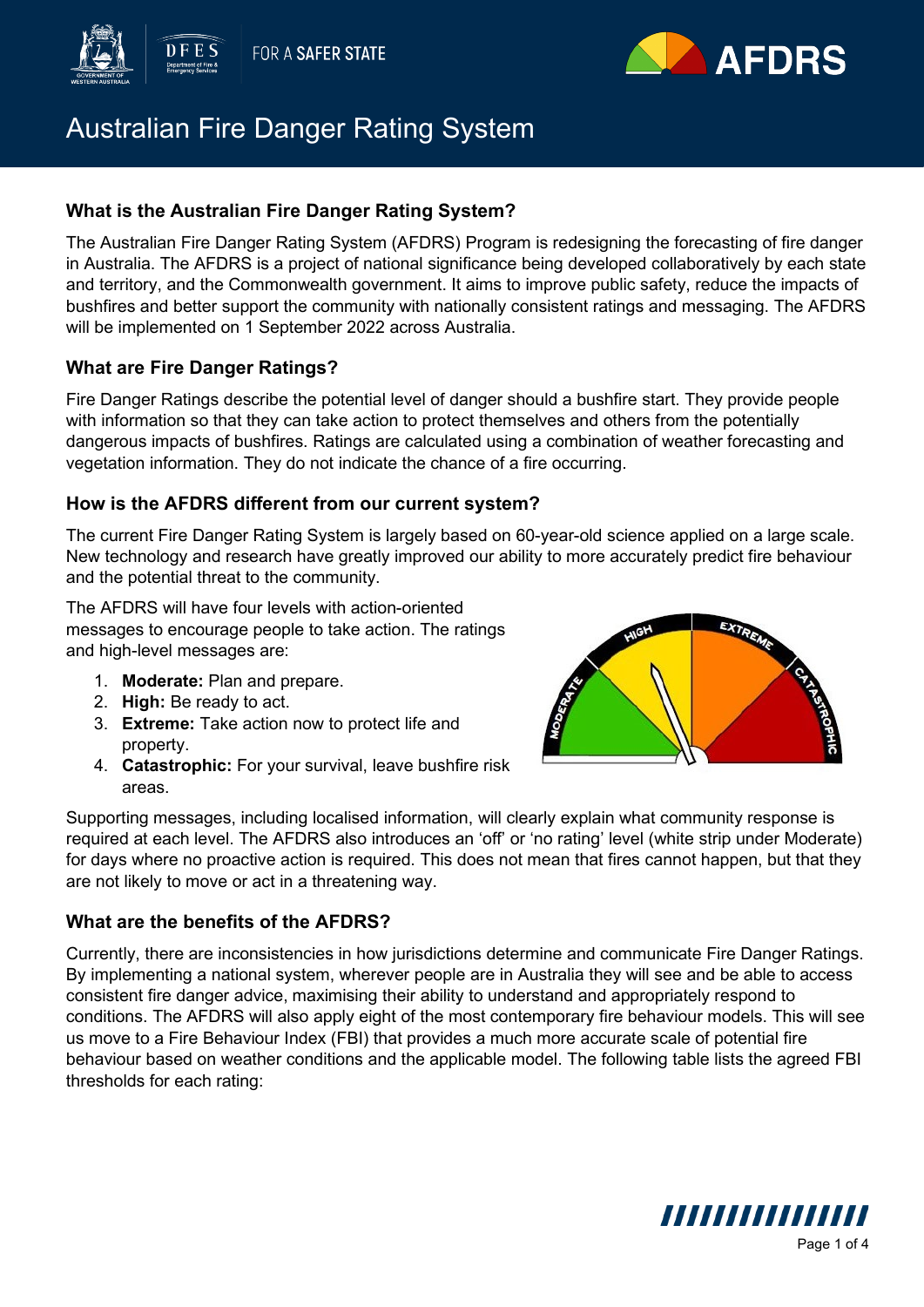| <b>Name/Colour</b>           | <b>Fire Behaviour Index</b><br>Range | <b>Suppression difficulty</b>                                                                                                                                                       |
|------------------------------|--------------------------------------|-------------------------------------------------------------------------------------------------------------------------------------------------------------------------------------|
| <b>MODERATE</b><br>(Green)   | $12 - 23$                            | Most bushfires in this category. Fires typically suppressed<br>with direct, parallel or indirect attack.                                                                            |
| <b>HIGH (Yellow)</b>         | 24-49                                | Initial attack success critical to prevent large fire<br>development. Defensive suppression strategies.                                                                             |
| <b>EXTREME</b><br>(Orange)   | 50-99                                | Defensive suppression strategies. High levels of threat to<br>life/property. Safety of firefighters and community<br>paramount.                                                     |
| <b>CATASTROPHIC</b><br>(Red) | $100+$                               | Unsafe for firefighters and community. Without initial<br>attack success, likelihood of very large fire development is<br>very high. High probability of loss of life and property. |

## **What do Local Governments need to know?**

The move from six to four ratings, new names and thresholds, will change how Fire Danger Ratings are referenced within the *Bush Fires Act 1954*, *Bush Fires Regulations 1954* and *Bush Fires (Infringements) Regulations 1978*. DFES has been consulting with representatives across state and local government, agriculture and industry to identify and progress the required changes ahead of the nationally agreed 1 September 2022 implementation date.

### **Total Fire Ban**

The primary justification for recommending the declaration of a Total Fire Ban (TFB) is based on the forecast Fire Danger Index (FDI) and resultant Fire Danger Rating (FDR). The State of WA is currently divided into the three TFB FDI indicator zones (Zone 1: FDI 50+, Zone 2: FDI 60+ and Zone 3: FDI 75+).

As the AFDRS will provide a Fire Behaviour Index (FBI) as a scale of fire danger that produces fine-scale information across a range of fuel types (compared to the existing two fuel types), there will not be a requirement for TFBs to be declared across separate zones. As the transition between the High and Extreme rating (50 FBI) is associated with erratic fire behaviour and an increased likelihood of community loss and significant consequences, it has been nationally recognised as the most appropriate threshold for a TFB declaration.

### **Harvest Vehicle Movement Ban**

Currently during a TFB a Bushfire Control Officer MUST impose a ban, commonly referred to as a Harvest Vehicle Movement Ban (HVMB), on off-road activity for business, industry and agriculture if the FDI exceeds 35. However, as the AFDRS is based on the FBI rather than Grassland FDI (GFDI) and a new grassland model, an appropriate FBI/FDR threshold must be determined. Analysis was conducted to determine the range of weather combinations (temperature, relative humidity and wind speed) and fuel inputs (4.5 t/ha fuel load and 100% curing) that equate to a GFDI of 32. These same weather conditions when applied to the FBI algorithm, resulted in producing an average FBI of 40 which will become the new trigger under the AFDRS.

WA is currently leading the way in producing a tool that will allow for calculating an FBI to inform the requirement for a HVMB based on the new grassland model. The tool will be available on smart devices when either on or offline and will allow for the input of observed weather and grass curing conditions.

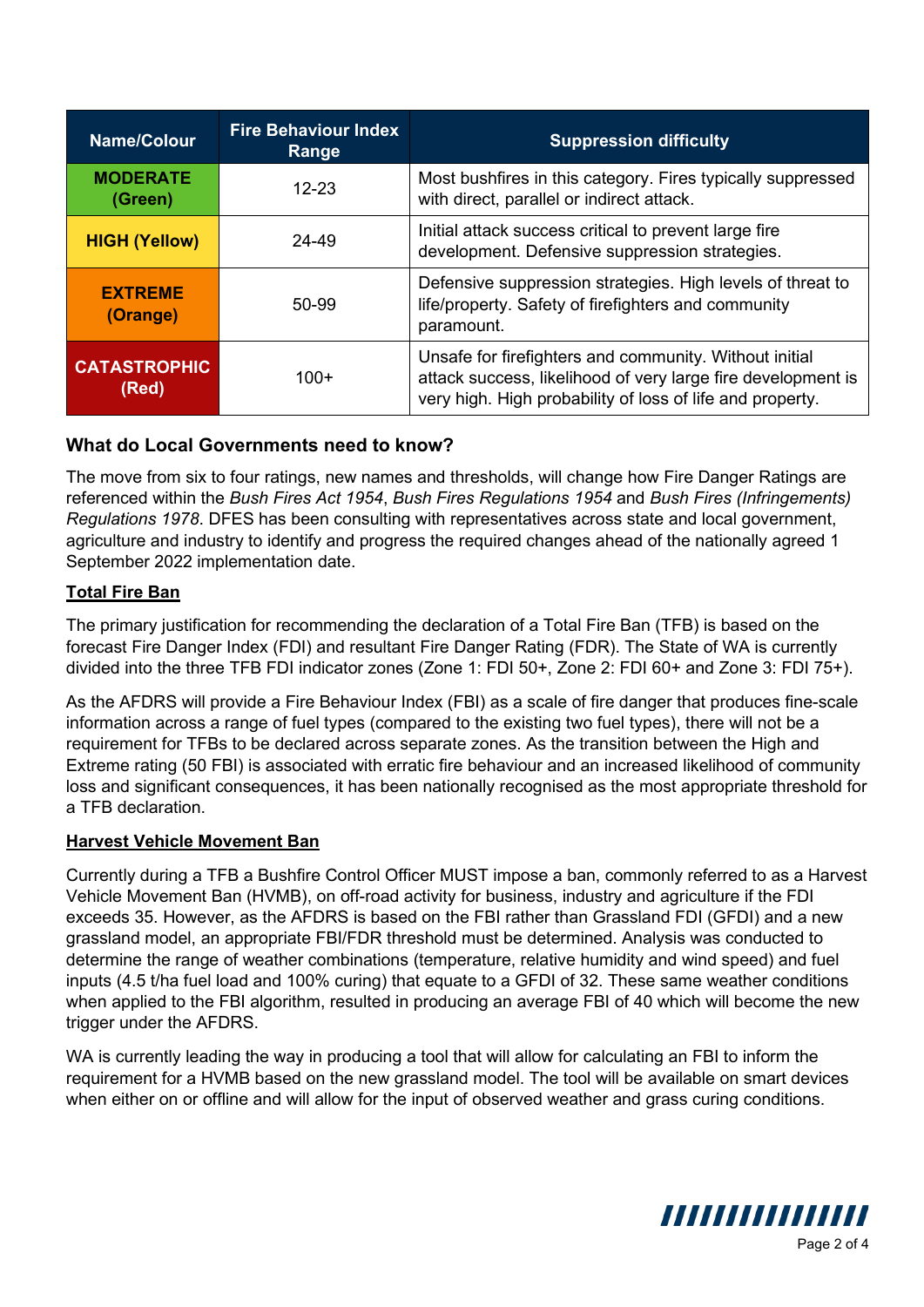### **Burning under a Permit**

Under the current system, burning during the restricted burning period is not permitted under a burn permit when the fire danger forecast reaches 'Very High' or above. Following detailed analysis work and understanding of the new science behind the AFDRS, the new 'High' rating has been identified as the most appropriate upper-level threshold for authorisation of burn permits under s.18 of the *Bush Fires Act 1954,* notwithstanding the requirements on a permit holder as set out in:

- 1. Section 38(17) of the *Bush Fires Act 1954;* and / or
- 2. Regulation.15B(7) of the *Bush Fires Regulations 1954*.

This is based on national recognition that planned burning is generally not recommended at the High rating (FBI 24 – 49) due to the potential that fire line intensity, spotting activity and rapidly spreading fires will pose a serious risk of burn escapes. A Fire Weather Officer will still be able to authorise the use of a permit at a rating of 'High' and above (i.e. an FBI of 24 or more) during the restricted burning period s.38(17).

### **Fire break and rates notices**

Changes to legislation and new thresholds for restricted activities will not be finalised in time for information to be released with 2022 fire break and rates notices. Local governments are advised that thresholds are being finalised and the outcomes will be communicated as soon as practical.

**DFES suggests the above information be included in your rates notice and fire break notice to inform your communities that changes are coming, with a note that the electronic version will be updated when the information becomes available.**

### **Signage**

A replacement program in direct consultation with local governments is proposed to replace the current network of analogue and digital roadside fire danger rating signage ahead of 1 September 2022. Local governments will need to submit their signage requirements and priorities to DFES, who will coordinate the procurement of new signage. Local governments will be required to oversee the removal of existing. and installation of the new, Fire Danger Rating signs. **See Attachment A in the email for information and guidance**.

### **Tools**

The AFDRS will provide tools including the Fire Danger Viewer, and BOM registered user products, that display forecast and current FDRs. This will allow stakeholders that have part of their activity regulated by fire danger (e.g. harvesting operations, permit to burn cancellations, school closures) to obtain customised weather, fuel and fire history data that is precise to the location and the time of day of the activity. This will significantly reduce over-regulation and over-warning, avoiding the need to unnecessarily restrict activities. There will also be an upgrade to the Aurora Fire Behaviour Calculator that will enable users to input local weather conditions to determine the FBI, supporting sound decision making.

### **Education products**

Updates are being worked on for public information sources (e.g. Emergency WA) and a suite of education and training products will be made available to local governments, volunteers and other key stakeholders. A national awareness campaign is also under development, which will launch with the new system to help embed understanding of the new levels and actions.



Page 3 of 4